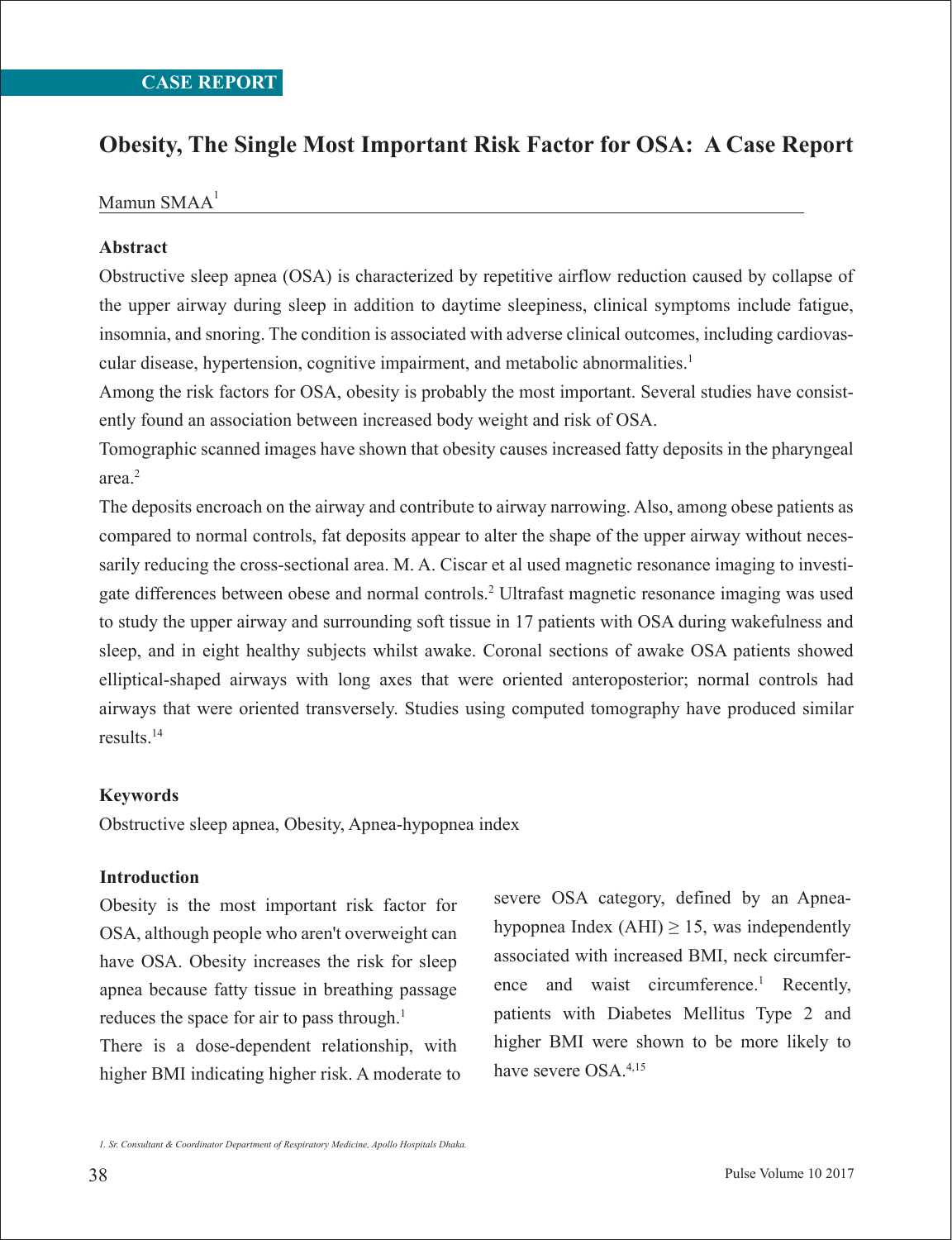#### **Case Report**

A 65-year-old male with a long-standing history of moderate snoring noted that, in recent years, the snoring had worsened so much that his wife banned him from their bedroom. Since his retirement at 60, due to reduced physical activity he gained 20 kg and started suffering from knee problems. He noted increased fatigue, daytime sleepiness and some trouble in concentrating.

His current BMI=51.2 Kg/sq. m. Arterial blood pressure was 120/75 mmHg, pulse was 95 bpm, respiratory rate was 25/min, and he had tachypnea. On respiratory system examination, there were both inspiratory& expiratory rhonchi in all the lung fields. Other system examinations were normal.

Laboratory examinations were normal except for a mild anemia (Hemoglobin  $= 11.2$  gr) and serum IgE =181 IU/ml. Chest X-Ray and spirometry revealed mild obstructive defect with positive reversibility to exclude an upper airway obstruction. Computed tomography (CT) of the thorax and paranasal sinuses and magnetic resonance imaging (MRI) of the neck, which were obtained to evaluate this, were normal. On ear-nose-throat and laryngoscopy examinations, the upper airway was normal. The patient was evaluated by the gastroenterology department to exclude gastroesophageal reflux disorder.

Bronchoscopy tests and transthoracic echocardiography of the patient revealed normal results. He noticed that he had been using meter dose inhaler properly for last 10 years as he was diagnosed as bronchial asthma. He reported that 10 years back he performed a polysomnography

as suggested by his pulmonologist and it was normal. He is on medication regimen as treatment for Bronchial Asthma but he otherwise denied having any medical problems. He had a tonsillectomy in his childhood and had no history of thyroid disease.

Physical examination showed nasal congestion with moderately swollen, pale turbinate's and no purulent discharge. The septum was midline. Oropharyngeal examination showed no tonsils and a low soft palate with elongated uvula that tended to collapse against the posterior aspect of the pharynx and abutted the base of tongue. Fiber optic laryngeal examination showed a normal larynx with moderate collapse of the lateral pharyngeal walls in "blocked" inspiration (a reverse Müller's maneuver whereby the patient holds his nose, closes his mouth, and attempts to breathe inward).

He had a near normal neck and was overweight. The working diagnosis was obstructive sleep apnea after scoring with Epworth's score.<sup>17</sup> A overnight sleep study was performed in our Sleep Lab including Oximetry and he was diagnosed as a case of severe obstructive sleep Apnea with AHI 51.

On next day of sleep test, patient started to use CPAP as per advice. On first night he was very much uncomfortable with the face mask and could use only 30 minutes and next morning come with concern. After proper counselling he went back home and came for follow up after one week. He was happy since he was able to enjoy a good sleep after many years.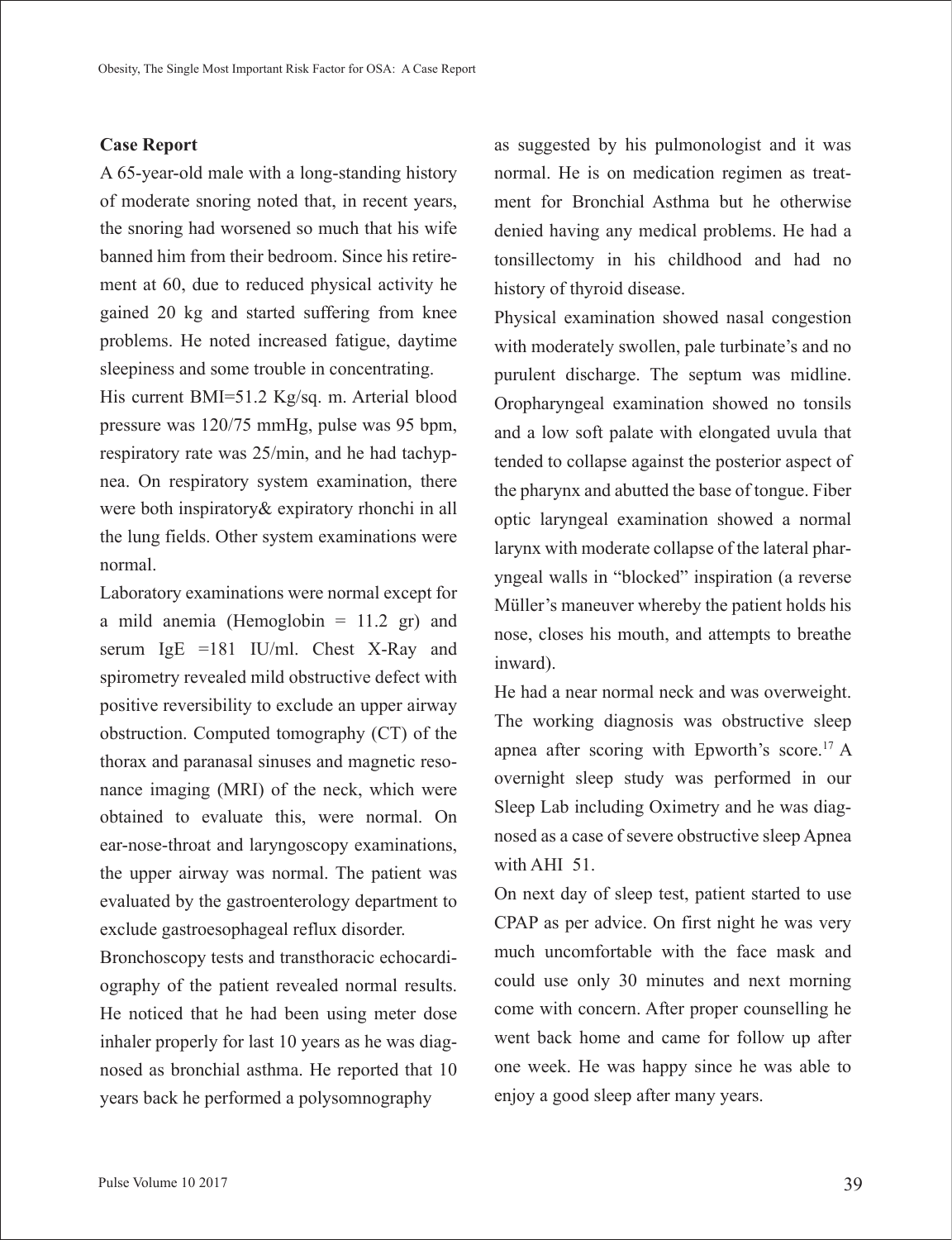# **CASE REPORT**

General and behavioral measures, such as weight loss, avoidance of alcohol for 4-6 hours prior to bedtime, and sleeping on one's side rather than on the stomach was advised. The best data suggest that a 10% reduction in weight leads to a 26% reduction in the respiratory disturbance index (RDI).<sup>13</sup> Patient was also referred to dietician for proper dietary advice & surgeon for consultation for bariatric surgery.

#### **Discussion**

Several risk factors, including obesity, male sex, age and heritable factors, have been associated with an increased prevalence of obstructive sleep apnea in the general population.<sup>1</sup> Among these, obesity is one of the strongest sleep apnea risk  $factors.<sup>1</sup>$  Young and colleagues<sup>3</sup> showed that a 1-SD increase in BMI was associated with a four-fold increased risk for prevalent sleep apnea and they have demonstrated a sleep apnea prevalence of approximately 40% in moderately overweight men from the community who are otherwise healthy.<sup>4</sup> In severe obesity (BMI  $> 40$  $kg/m<sup>2</sup>$ ), the prevalence of sleep apnea was estimated to vary between  $40\%$  and  $90\%$ .<sup>5</sup> In addition, Peppard and colleagues have provided further evidence for a link between sleep apnea and obesity by demonstrating that a 10% change in body weight was associated with a parallel change of approximately 30% in the apneahypopnea index (AHI), the major index of sleep apnea severity.<sup>5</sup>

Weight loss remains a highly effective strategy for treating sleep apnea.<sup>8</sup> In two controlled studies, investigators have demonstrated that a 10% to 15% reduction in body weight leads to an approximately 50% reduction in sleep apnea severity (AHI) in moderately obese male patients.8 In recent years, bariatric surgical

procedures have been increasingly used for the treatment of severe obesity.

Obesity is associated with anatomic alterations that predispose to upper airway obstruction during sleep. These alterations may result from adiposity around the pharynx and events as follows. First, increase in neck circumference and fat deposit around the upper airway.<sup>6</sup> Second, upper airway collapsibility is higher in obese compared with non-obese individuals<sup>8</sup> and does not decrease appropriately when the pharynx is dilated by advancing the mandible anteriorly.<sup>9</sup> Third, obesity and especially central obesity have been associated with reductions in lung volume. $10$ which leads to a loss of caudal traction on the upper airway and an increase in pharyngeal  $collapsibility, <sup>11</sup>$  increasing continuous positive airway pressure requirements<sup>12</sup> and a greater severity of sleep apnea.<sup>13</sup> Thus, obesity imposes mechanical loads on both the upper airway and respiratory system that predispose to upper airway narrowing, collapse and airflow obstruction during sleep. Although central adiposity is associated with structural defects that compromise airway patency, the mechanisms causing these elevations in upper airway mechanical loads in obesity are not well understood.

#### **Conclusion**

Improvements in sleep apnea with weight loss have been related to effects of adiposity on upper airway function during sleep. In controlled weight loss intervention studies, we demonstrated decreases in upper airway collapsibility during sleep with weight loss.<sup>8</sup>

Central obesity accounts for the strong male predominance of this disorder, whereas peripheral adiposity may protect women from developing